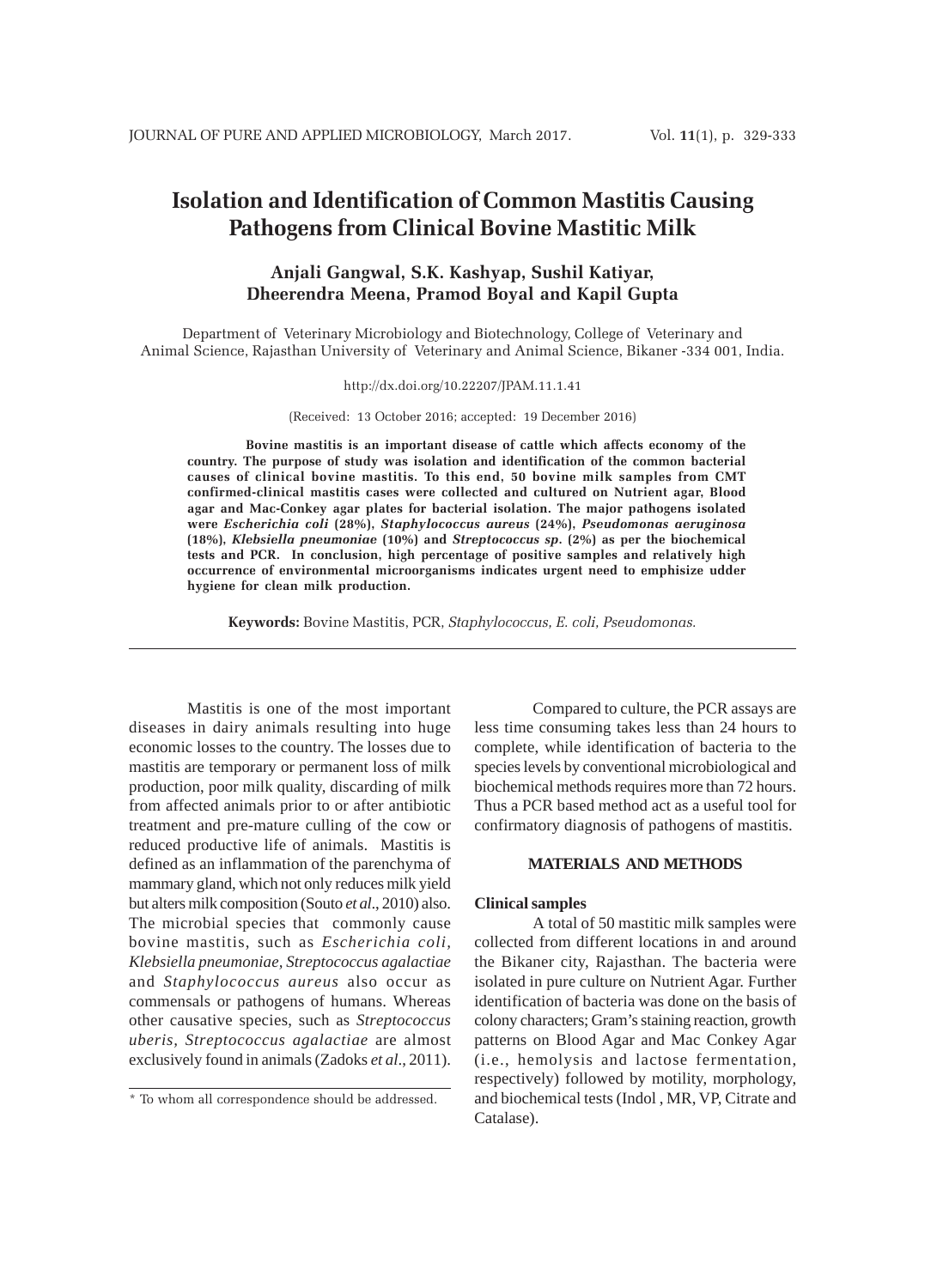#### **Genotypic characterization**

Although, phenotypic identification of bacterial cultures using biochemical tests is one of the standard methods for identification of any bacteria, variability in biochemical tests at times lead to misidentification of these organisma, therefore genotypic tests such as PCR was attempted for the confirmation.

#### **23S rRNA based genotyping of** *E. coli*

In the present investigation all *E. coli* isolates were subjected to PCR amplification targeting 23S rRNA gene using species specific primers. All isolates yielded species specific amplicon of 232bp by using primers reported by Riffon *et al.* (2001).

### **23S rRNA based genotyping of** *S. aureus*

In the present investigation all isolates of *S. aureus* were subjected to PCR amplification targeting 23S rRNA using species-specific primers reported by Riffon *et al.* (2001).

### **16S rRNA based genotyping of** *P. aeruginosa*

In the present study, all 9 isolates, which had been biochemically identified as *P. aeruginosa,* were subjected for genotyping by using speciesspecific primers as reported in earlier studies (Spilker *et al.,* 2004).

### **16-23S rDNA inter transcribed spacer (ITS) region based genotyping of** *K. pneumoniae*

In the present investigation, all 5 *K. pneumoniae* isolates were subjected to PCR amplification targeting 16S–23S rDNA internal transcribed spacer (ITS) region based specific primers (Liu *et al*., 2008) .

### **23S rRNA based genotyping of** *Streptococcus agalactiae*

*Streptococcus* spp. isolates were subjected to PCR amplification targeting 23S rRNA spacer region by using *S. agalactiae, S. dysgalactiae* and *S. uberis* species-specific primers with 587 bp, 403 bp and 95 bp 23S rRNA spacer region based studies were conducted by Riffon *et al.* (2001) for genotypic confirmation of *Streptococcus agalactiae* isolated from bovine mastitic milk and they observed 587 bp PCR product.

#### **RESULTS**

In the present study, mastitic causing pathogens were isolated from 66% cases, while no

J PURE APPL MICROBIO*,* **11**(1), MARCH 2017.

growth was evident in 34%. The failure of pathogens to grow in-vitro in high percentage of samples may be because of premedication of the animals with antibiotics, non-bacterial causes and the type of media that did not support the growth of whole range of bacteria associated with mastitis.

All 14 isolates of *E. coli* on preliminary biochemical characterization revealed characteristic IMViC pattern, growth on TSI (Y/Y/-) and fermented different sugars. Preliminary biochemical characterization of all 12 isolates of *S. aureus* revealed characteristic growth pattern on mannitol salt agar, showed haemolysis on blood agar, DNAse test and fermented different sugars. All 9 *P. aeruginosa* isolates revealed standard biochemical characterization as growth at  $42^{\circ}$ C, pigment production, growth on triple sugar iron (TSI) agar (R/R/-), citrate utilization, arginine hydrolysis, gelatin liquefaction, haemolysis and nitrate reduction. Negative reaction was observed for aesculin hydrolysis and urease tests. All 5 isolates of *K. pneumoniae* on preliminary biochemical characterization revealed characteristic IMViC pattern, growth on TSI (Y/Y/-) and fermented different sugars. One *Streptococcus agalactiae* isolate showed dew drop like colonies on Edward's medium, 6.5% sodium chloride medium, hydrolysed aesculin, and fermented different sugars.

A total of 41 bacterial isolates could be cultured and identified by biochemical and genotypic test, which consisted of 14 (28%) isolates of *E. coli*, 12 (24%) isolates of *S. aureus,* 9 (18%) isolates of *P. aeruginosa,* 5 (10%) isolates of *K. pneumoniae* and 1(*2%)* isolate of *Streptococcus agalactiae*.

#### **DISCUSSION**

Bovine mastitis is an important disease that afflicts dairy industry through decrease in milk quality and quantity. Various species of bacteria such as *E. coli ,S. aureus, S. agalacticae, P. aeruginosa and K. pneumoniae* are involved in causing mastitis and affecting milk production consequently.In the present investigation, all *E. coli* isolates were subjected to PCR amplification targeting 23S rRNA gene using species-specific primers and amplicon size matched with those reported by Riffon *et al. (*2001). Prevalence of *E. coli* in mastitis cases generally suggests poor udder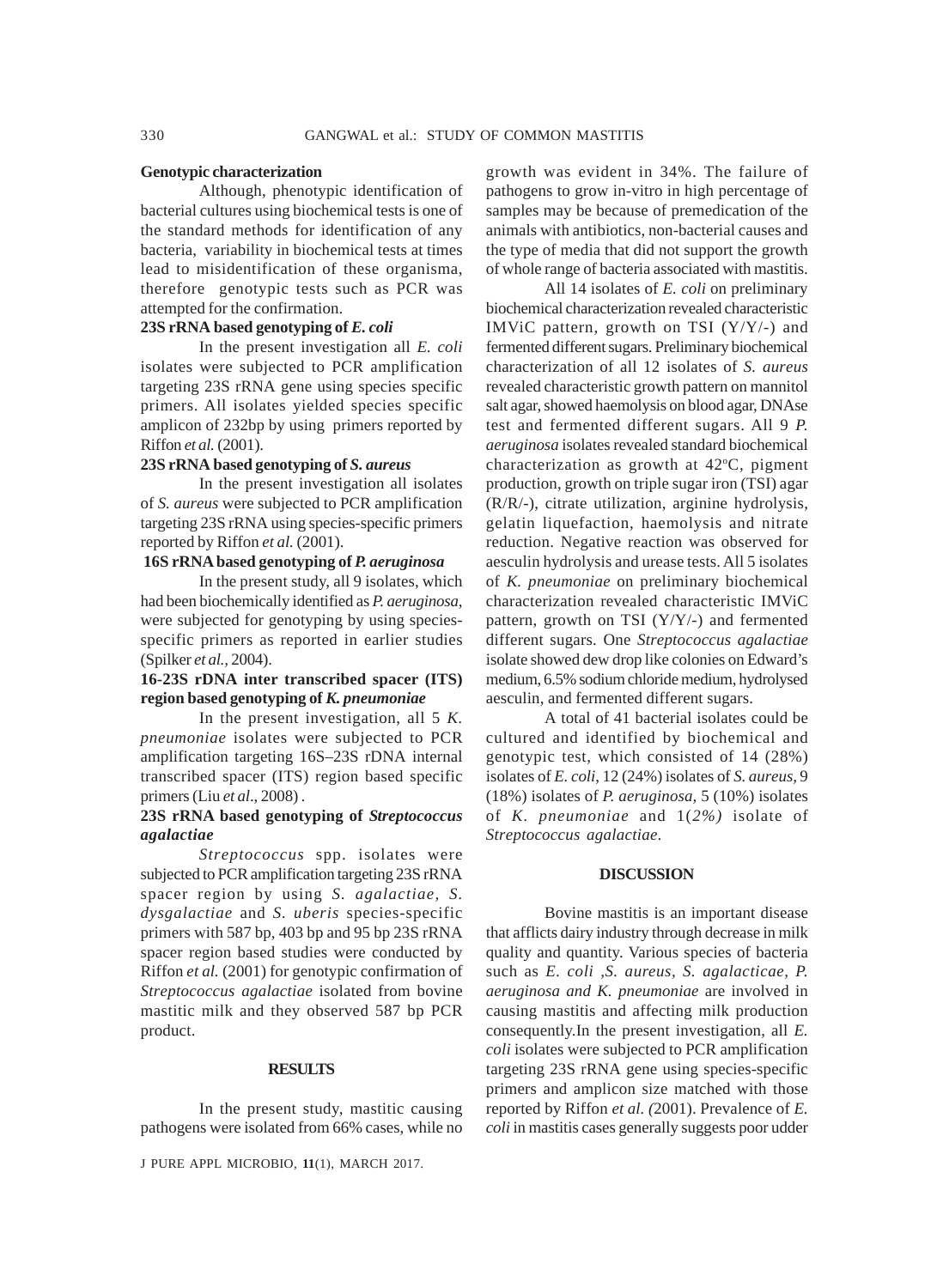hygiene and the results obtained in this study are in agreement with those obtained by ,Bradely *et al*., 2002, Khaled *et al.,* 2010., Sayed, 2014, who have also reported higher incidence of *E.coli.* The biochemical characterization of isolates and fermentation of sugars are comparable with studies of Kruthi (2006) and Pachaury (2011).

All 12 isolates of *S. aureus* complied with standard biochemical and sugar fermentation tests, and results obtained were in concurrence with that of Upadhyay (2009), who carried out fermentation studies with *S. aureus* obtained from milk of mastitic cattle and goat. There have been reports of amplification of other genomic fragments *viz.,*23S rRNA for genotypic confirmation of *S. aureus* strains isolated from bovine mastitis (Straub *et al.,*1999; Stephan *et al.,* 2001; Salasia *et al.,* 2004; Sanjiv *et al.,* 2008; Bhanderi *et al.,* 2009; Momtaz *et al.,* 2010 and Upadhyay *et al.,* 2010), that generated species specific amplicon of 1250 bp. Khaled *et al.* (2010) have also used 23S rRNA gene based system, albeit generated species-specific amplicon of 1318 bp using a different set of primers.

*Streptococcus* spp. isolates were biochemically confirmed and subjected to PCR amplification, targeting 23S rRNA spacer region, by using *S. agalactiae, S. dysgalactiae* and *S. uberis* species-specific primers that generated 587 bp , 403 bp and 95 bp amplicons. 23S rRNA spacer region based studies were conducted by Riffon *et al.* (2001) for genotypic confirmation of *Streptococcus agalactiae* organismsisolated from bovine mastitic milk and they observed 587 bp PCR product. 16S-23S rRNA spacer region based studies were conducted by Forsman *et al.* (1997) for genotypic confirmation of *Streptococcus* spp.

isolated from bovine mastitic milk and they observed 280 bp, 270 bp, and 330 bp PCR product for *S. agalactiae, S. dysgalactiae* and *S. uberis* respectively*.* Phuektes *et al.* (2001) also used 16S-23S rRNA spacer region for differentiating *S. agalactiae, S. dysgalactiae* and *S. uberis* based on amplicon size There have been reports (Khaled *et al.,* 2010), where amplification of other genomic sites *viz.,* 16S rRNA gene for differentiating *S. agalactiae (405 bp)* and *S. dysgalactiae (281 bp) by amplicon size.* . 16S rRNA , 23S rRNA and 16S-23S rRNA spacer region based PCR have been developed by Hassan *et al.* (2001) for *S. uberis* and they observed 445 bp, 451 bp, and 330 bp respectively for 16S rRNA , 23S rRNA and 16S-23S rRNA spacer region.

In the present study, all 8 isolates which had been biochemically identified as *P. aeruginosa* were subjected to genotyping using speciesspecific primers reported earlier (Spilker *et al.,* 2004). All 8 isolates subjected to PCR using species specific primers produced the product of 956 bp as reported by Spilker *et al.* (2004). All the isolates could be amplified using the said PCR indicates higher sensitivity and specificity of this test.

In the present investigation, all 5 isolates, which had been biochemically identified as *K. pneumoniae* were subjected to PCR amplification targeting 16S–23S rDNA internal transcribed spacer (ITS) region based specific primers (Liu *et al*., 2008) and our results are completely in agreement with that of Liu *et al*., 2008.

In conclusion, high percentage of positive samples and relatively high occurrence of environmental microorganisms indicates urgent need to emphisize udder hygiene.



Agarose Gel electrophoresis of PCR amplified 23SrRNA gene (232 bp) of *E.coli* isolates. M: 100 bp DNA ladder



Agarose Gel electrophoresis of PCR amplified 23SrRNA gene (1268 bp) of S.aureus isolates. M: 1000 bp DNA ladder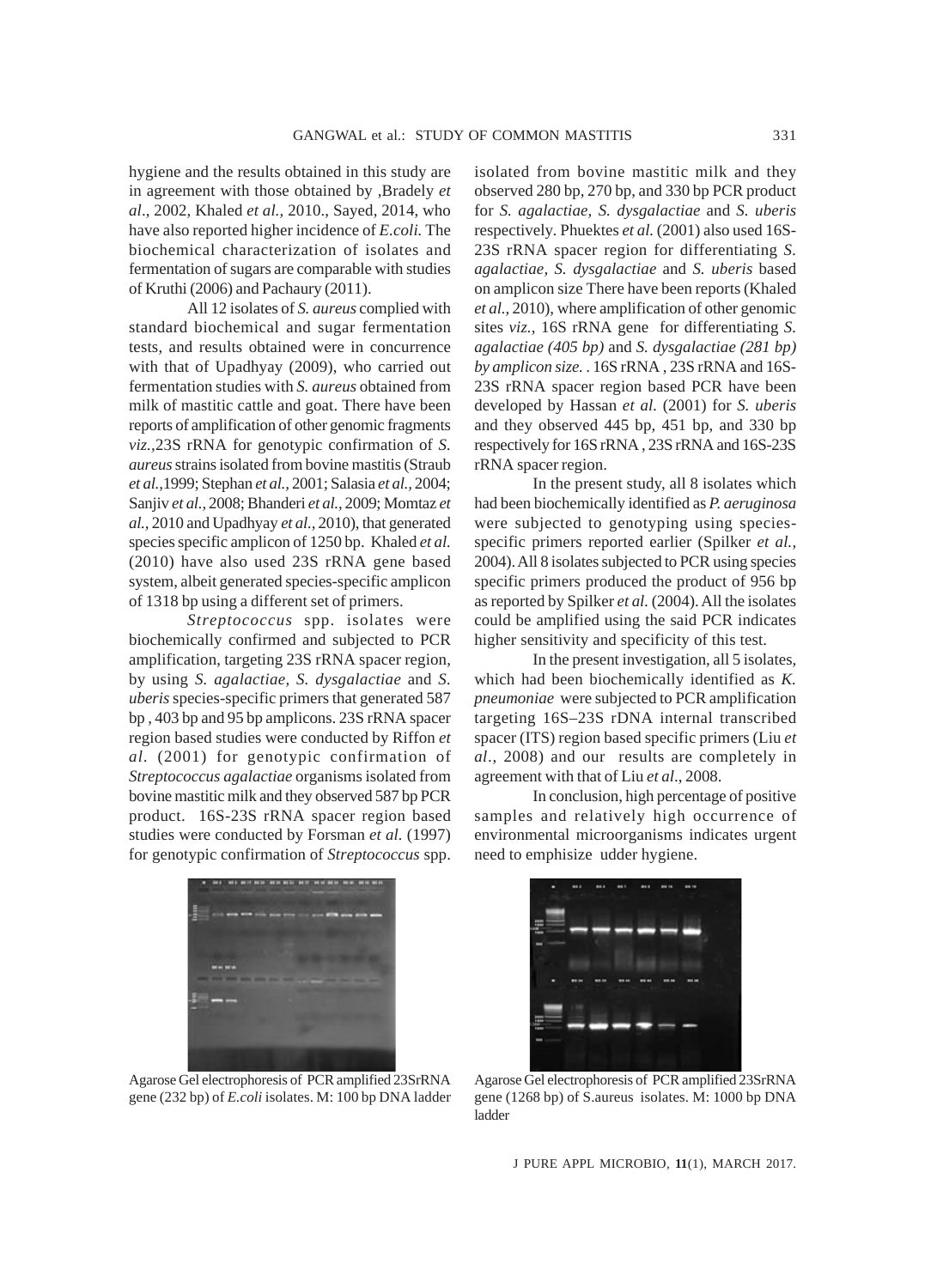

Agarose Gel electrophoresis of PCR amplified 16SrRNA gene (956 bp) of *P. aeruginosa* isolates. M: 100 bp DNA ladder

#### **REFERENCES**

- 1. Bhanderi, B.B., Roy, A., Yadav M.M., Joshi C.G. PCR based detection of virulence based genes of *Staphylococcus aureus* from bovine clinical and subclinical mastitis. *Journal Royal Veterinary Journal of India.* 2009; **5** (I & II) **:** 20-26.
- 2. Bradley A.J. Bovine mastitis : an evolving diseases. *The Veterinary journal.* 2002; **163 :** 1- 13.
- 3. Forsman, P.; Tilsalatimisjarvi, A. and Alatossava, T. Identification of staphylococcal and streptococcal causes of bovine mastitis using 16S-23S rRNA spacer regions. *Microbiol*ogy. 1997; **143** : 3491-3500.
- 4. Hassan, A. A.; Khan, I. U.; Abdulmawjood, A. *et al.*, Evaluation of PCR methods for rapid identification and differentiation of *Streptococcus uberis* and *Streptococcus parauberis. Journal of Clinical Microbiology.* 2001; **39 (4) :** 1618- 1621.
- 5. Khaled, A. Abd El-Razik., Khaled, A.Abdelrahman., Yousse, F. Ahmed., Alaa, M. Gomaa. Hazem, A. Eldebaky. Direct Identification of Major Pathogens of the Bubaline Subclinical Mastitis in Egypt using PCR. *Journal of American Sciences*. 2010; **6(10).**
- 6. Kruthi, M. Phenotypic characterization of *E.coli* strainsisolated from human intestinal and urinary tracts. Thesis submitted for M.Sc. Biotechnology, Wright state university 2006.
- 7. Liu, Y., Liu C., Zheng ,W., Zhang X., Yu ,J., Gao, Q., Hou, Y., Huang, X. PCR detection of *Klebsiella pneumoniae* in infant formula based on 16S–23S internal transcribed spacer.



Agarose Gel electrophoresis of PCR amplified 16S-23S rDNA inter transcribed spacer (ITS) region (110 bp) of *K. pneumoniae* isolates. M: 100 bp DNA ladder

> *International Journal of Food Microbiology*. 2008; **125**: 230-235

- 8. Momtaz, H., Rahimi, E., Tajbakhsh, E. Detection of some virulence factors in *Staphylococcus aureus* isolated from clinical and subclinical bovine mastitis in Iran. *African Journal of Biotechnology.* 2010; **9(25) :** 3753-3758.
- 9. Pachaury, R. Genotypic and phenotypic characterization of *Escherichia coli* isolated from diarrhoeic calves, lambs and kids. M*.V.Sc. Thesis* submitted to RAJUVAS, Bikaner, Rajasthan 2011.
- 10. Phuektes, P., Mansell, P.D., Browning, G. Multiplex Polymerase Chain Reaction Assay for Simultaneous Detection of *Staphylococcus aureus* and *Streptococcal* Causes of Bovine Mastitis *Journal of Dairy Sciences.* 2001; **84:** 1140–1148.
- 11. Riffon,R., Sayasith,K., Khalil,H., Dubreuil,P., Drolet,M., Lagacé J. Development of a Rapid and Sensitive Test for Identification of Major Pathogens in Bovine Mastitis by PCR. *Journal of Clinical Microbiology.* 2001; **39(7):** 2584.
- 12. Salasia, S. I., Khusnan, Z., Lamme, R C. and Zschock, M. Comparative studies on phenotypic and genotypic properties of *Staphylococcus aureus* isolated from bovine subclinical mastitis in central Java in Indonesia and Hesse in Germany. *Journal of Veterinary Sciences*. 2004; **5(2)** : 103-109.
- 13. Sanjiv, K., Kataria, A. K., Sharma, R.and Singh, G. Epidemiological typing of *Staphylococcus aureus* by DNA restriction fragment length polymorphism of *coa* gene. *Veterinarski Arhiv* 2008; **78 (1)** : 31 -38.
- 14. Sayed, S.M. A contribution on Coliforms causing

J PURE APPL MICROBIO*,* **11**(1), MARCH 2017.